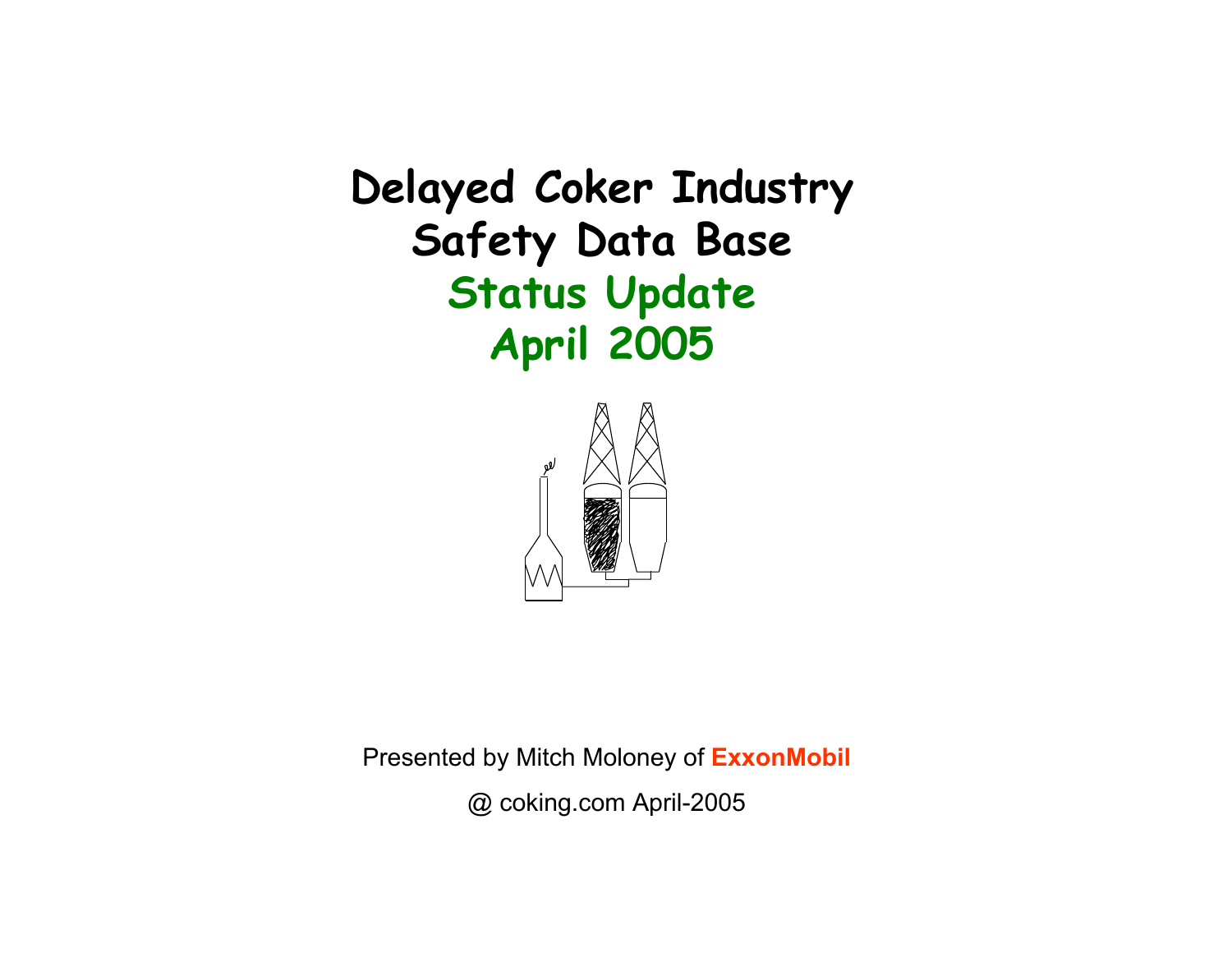Objective:

=> Track and steward delayed coker safety statistics as an industry How ?

Use Coking.com to receive and compile the data => No evergreen responsibility

Paul Orlowski would put the data in the database

=> Example on the coking.com website

Coking.com:

- => Maintains anonymity of data
- => After entry in database, the data would be destroyed
- => Eliminates legal encumbrances for all

All participants would pay a one-time sliding scale fee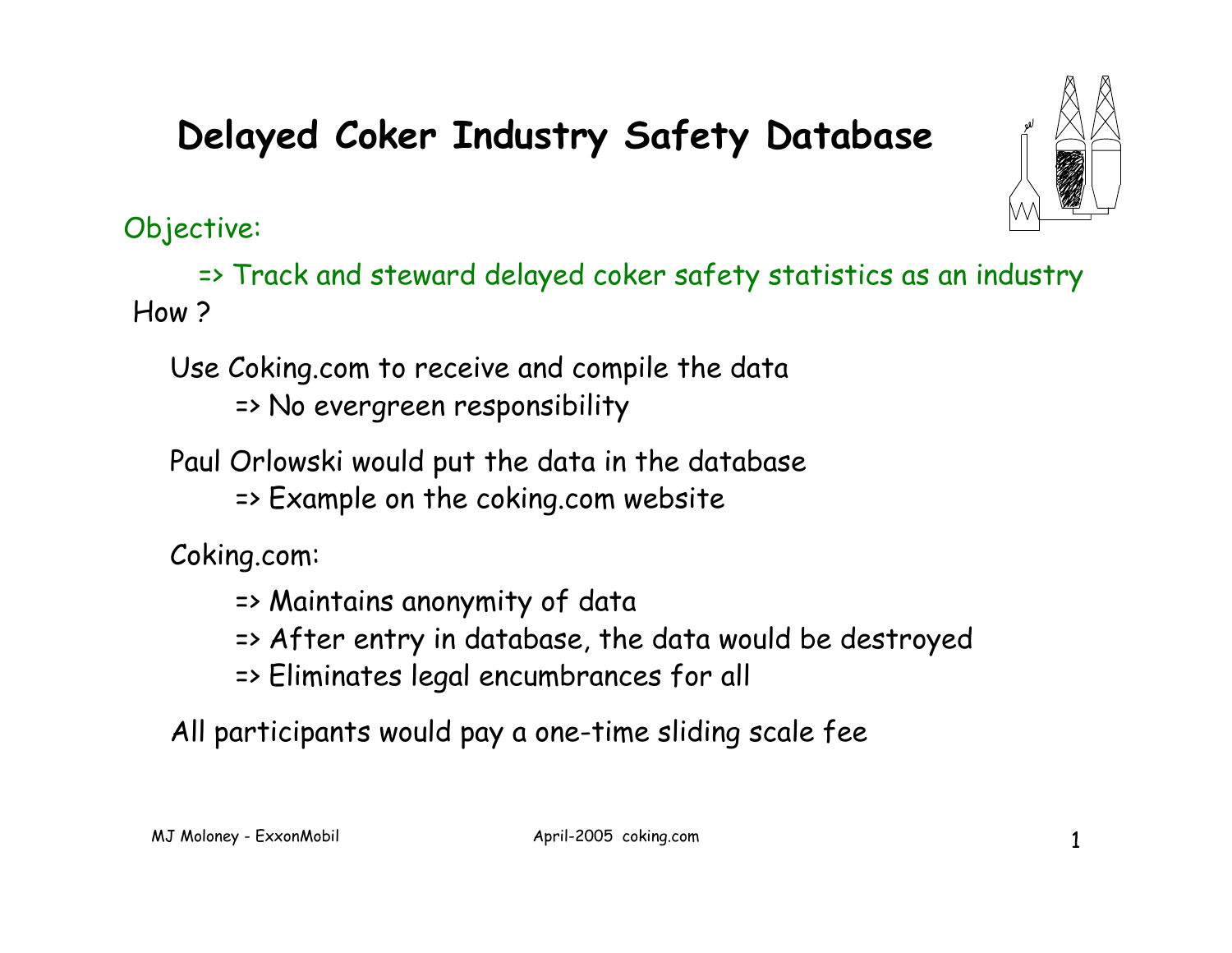

Status:

YES => Shell YES => Conoco-Phillips YES => Flint Hills YES => ExxonMobil

We have not received any NO's

=> Waiting on YOUR reply

### **Next Steps**

=> Coking.com to send out forms for data and payment by June 30, 2005

=> Submit fees and data by October 31, 2005

MJ Moloney - ExxonMobil and April-2005 coking.com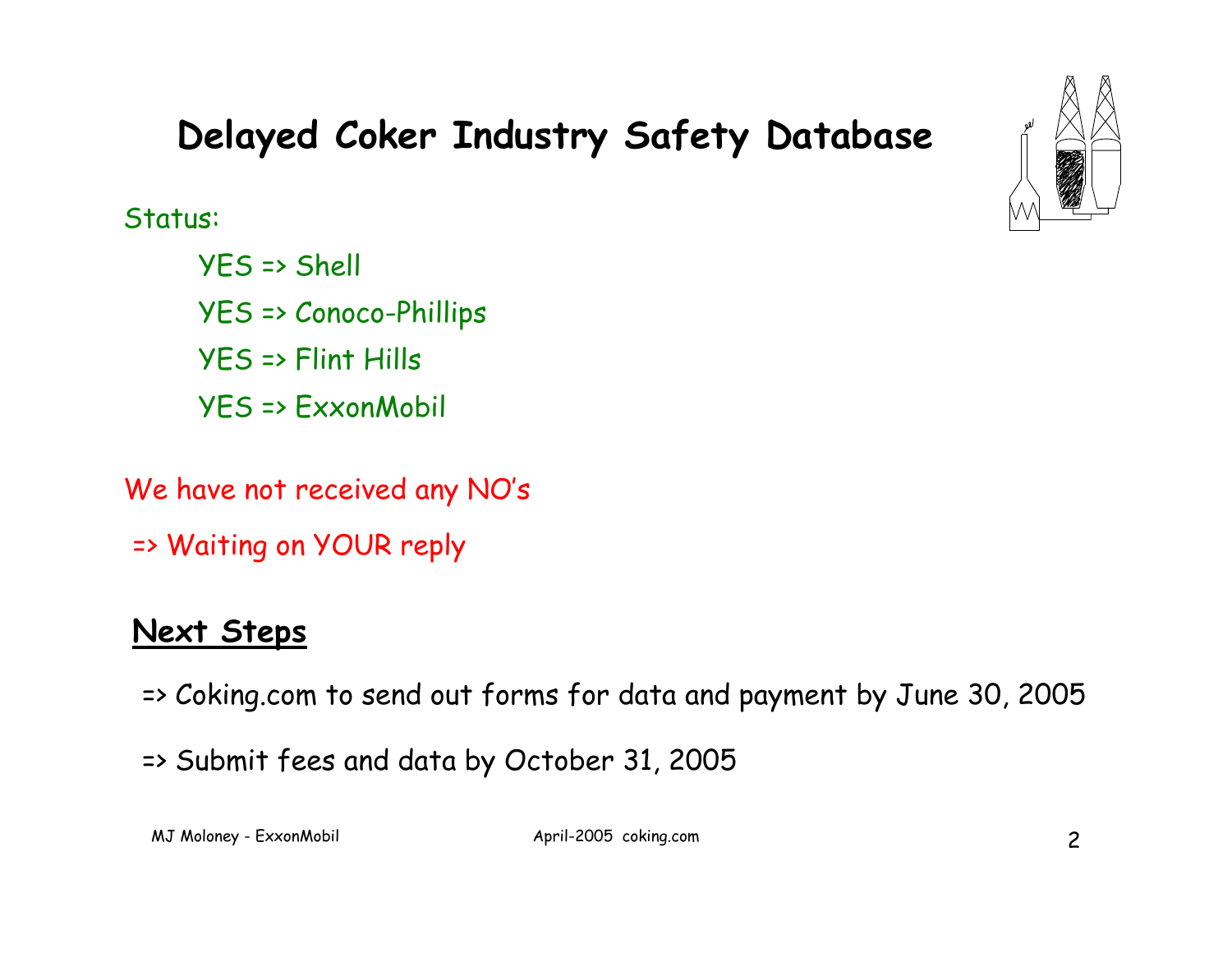#### **Proposal Consistent with Coking.com Feedback**

Anonymous

Keeper - third party

Keep it Simple

Eliminates Concern over loss of Contractor in Future

Legal concerns eliminated for participants and contractor

Specific Safety Event Sharing continues to be voluntary, at the discretion of the company or site

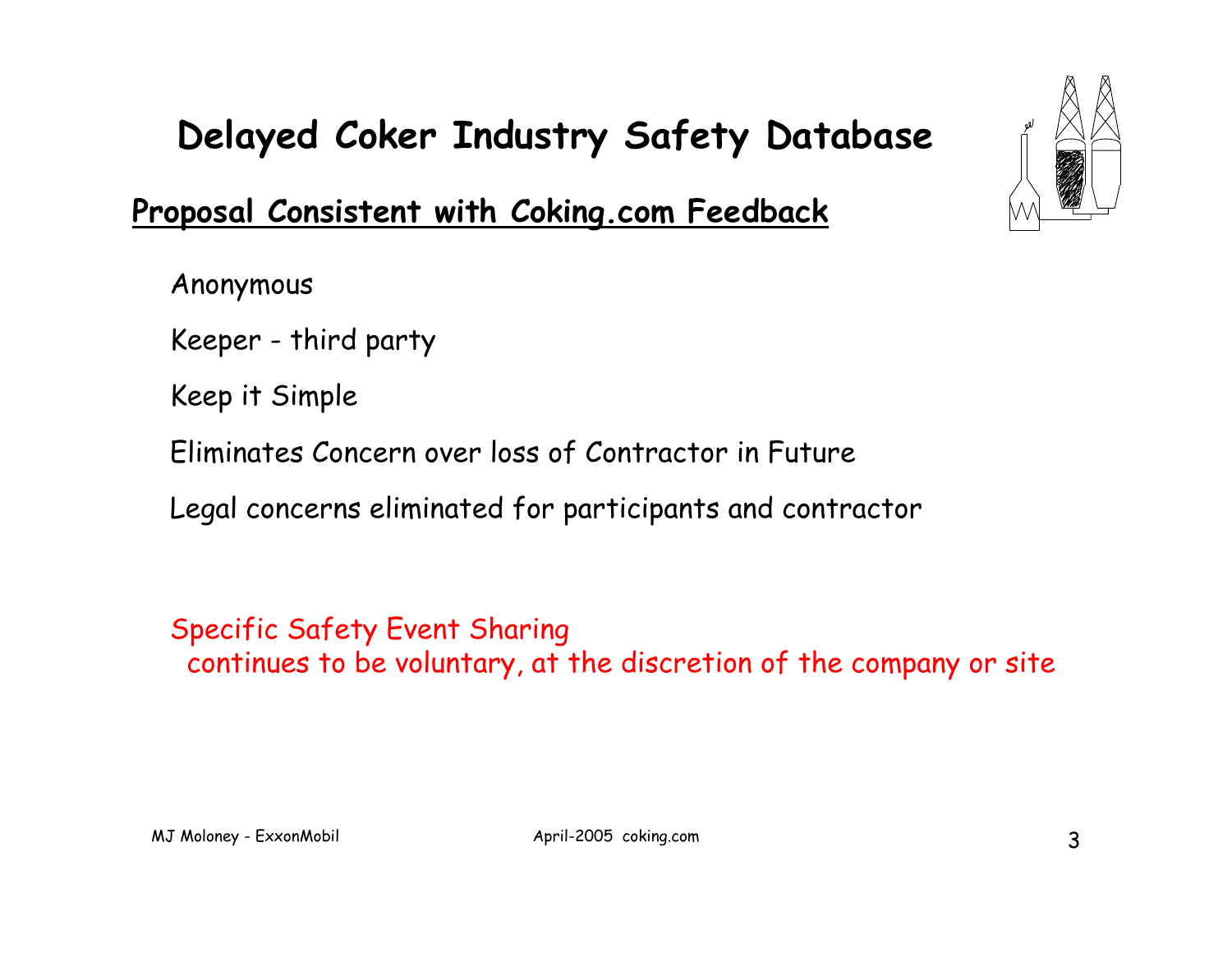**Benefits of Database**



Compare Safety Performance to Industry

Identify High Risk Safety Areas for Participants

Provide data to allow accurate and effective Coker Risk Assessments

=> Allows justification of Safety Facilities Investments

Most Importantly!!! => Prevent Injuries & Fatalities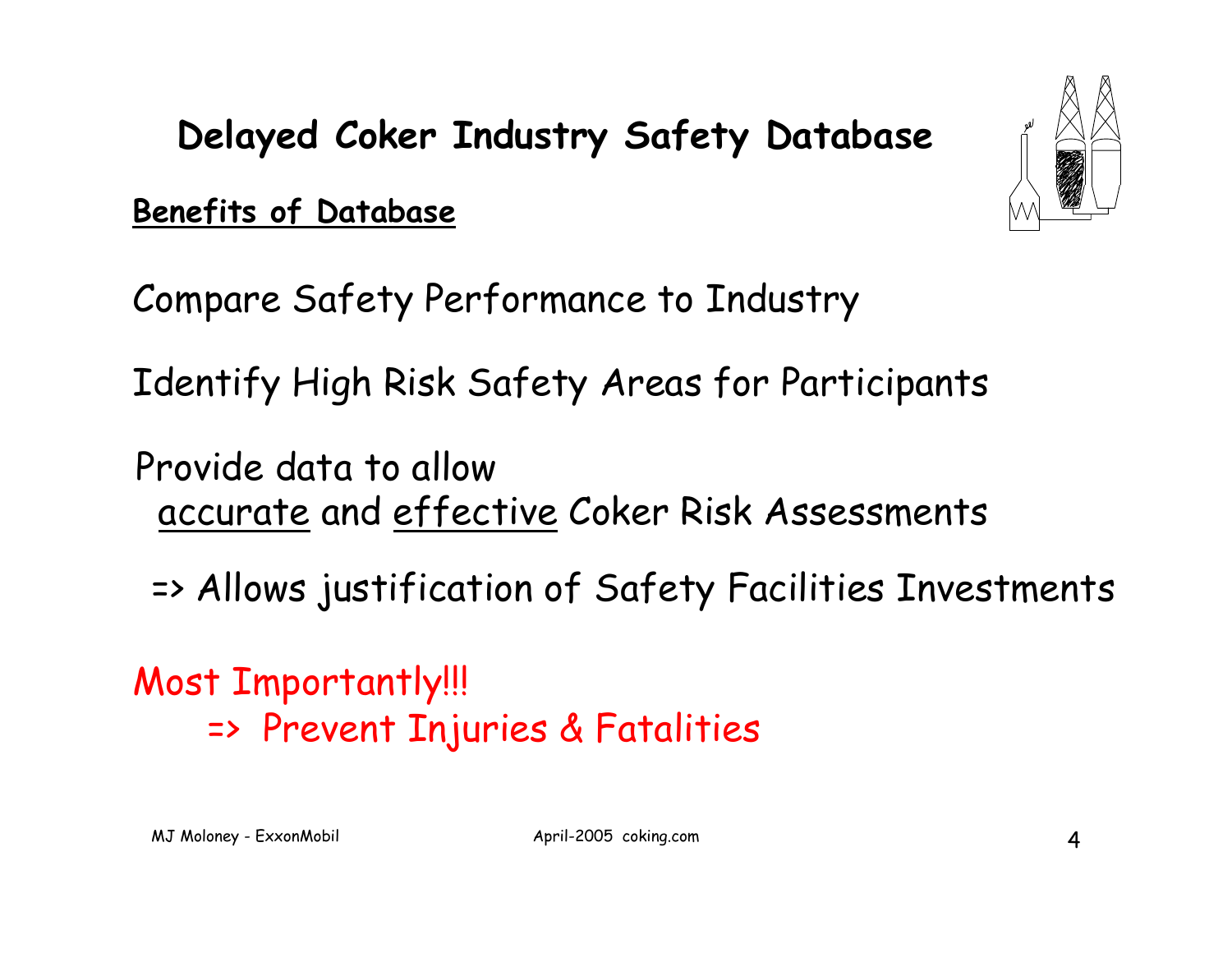**Proposal Addresses Concerns Raised by ExxonMobil Legal Counsel**

Participant company liability issues

Third party approval (licensors)

Anti-trust implications

Contractor liability

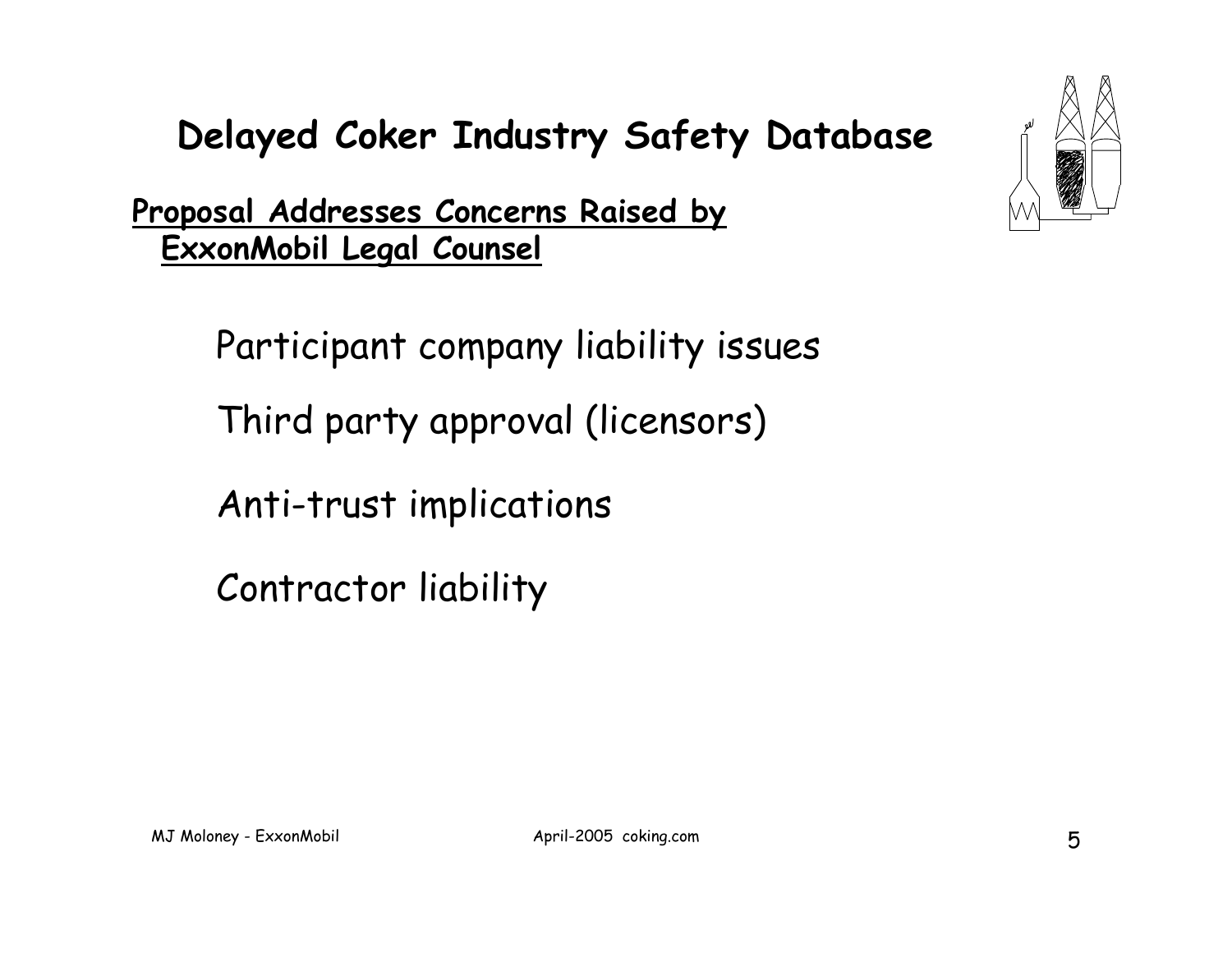#### **Reporting Details**

Each company/site sends the safety information to the contractor on an annual basis

Information to Provide for each Coker:

- - Near Miss, First Aid, Medical Treatment, LTW Injury or Fatality (Must be related to work on the coker)
- Number of Coke Drums
- Where
	- + Resid Pumps
	- + Furnace
	- + Resid Piping
	- + Structure Valve Movement
	- + Coke Drums
	- + Vapor Transfer Piping
	- + Top Deheading
- + Bottom Deheading
- + Coke Cutting
- + Coke Handling
- + Blowdown System
- + Warm-up System
- + Main Frac
- + Wet Gas Compressor
- + Gas Plant

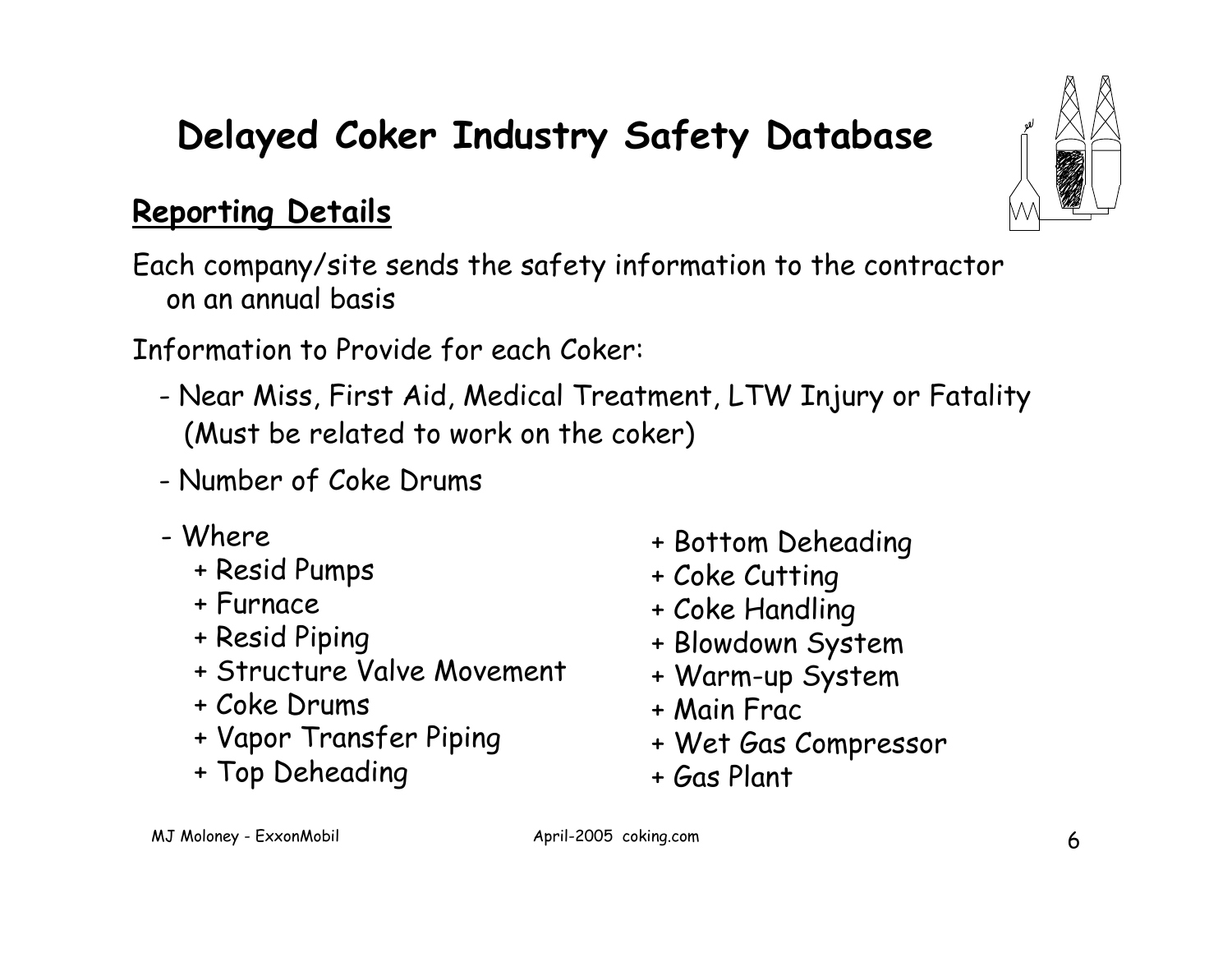### **Reporting Details (cont'd)**

Provide data from 1999 to 2004 is the goal

-Option exists to provide data for earlier years as well

Access to the database requires two things

- (1) Provision of safety data for the years required
- (2) Payment of paid-up fee
- The database becomes the property of each participant
- However, the database should not be provided to non-participants

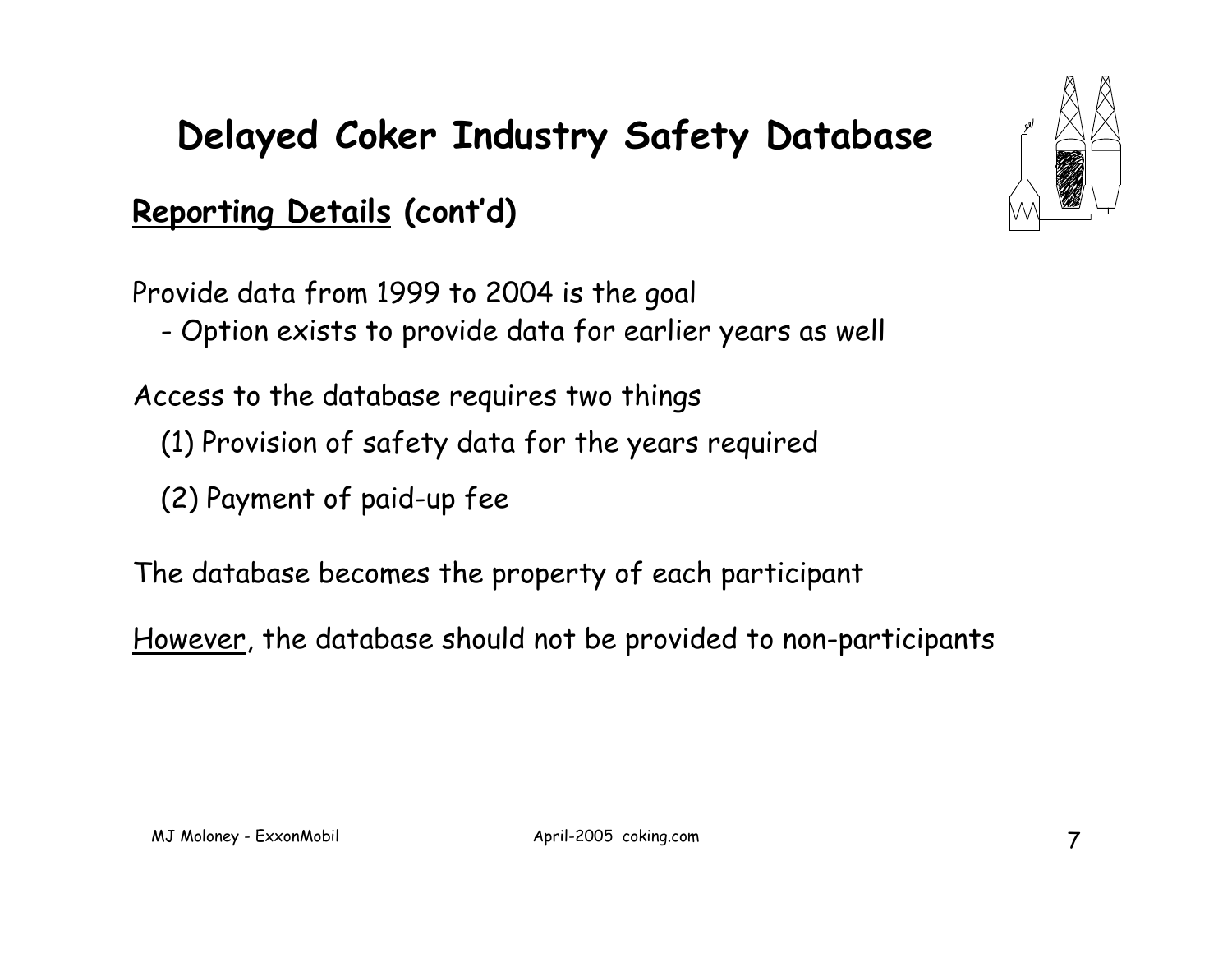**Data to be Provided on a Coker-by-Coker Basis**

- Number of coke drums
	- Structure Valve Lock-out or Permissive Procedure (yes or no) - MOV interlocks (yes or no)
- Nominal Coker Capacity in thousands of barrels per stream day (stating Solomon basis or other)
- Age of Coker
- Number of Incidents per year (employees or contractors, no distinction needed):
	- near misses
	- injuries (from first aid to disabling)
	- fatalities
- Where the incident took place and when (normal operations, startup/shutdown or turnaround):
	- resid pumps
	- fired heater
	- resid piping
	- structure valve movement
	- bottom deheading
	- coke drums
	- top deheading
	- coke cutting
	- coke handling system
	- blowdown system
	- warm-up system
	- main fractionator
	- wet gas compressor
	- gas plant

Optional:

- Total number of fatal incidents since start-up of the coker by year
- Total number of disabling injuries since start-up of the coker by year

MJ Moloney - ExxonMobil and April-2005 coking.com

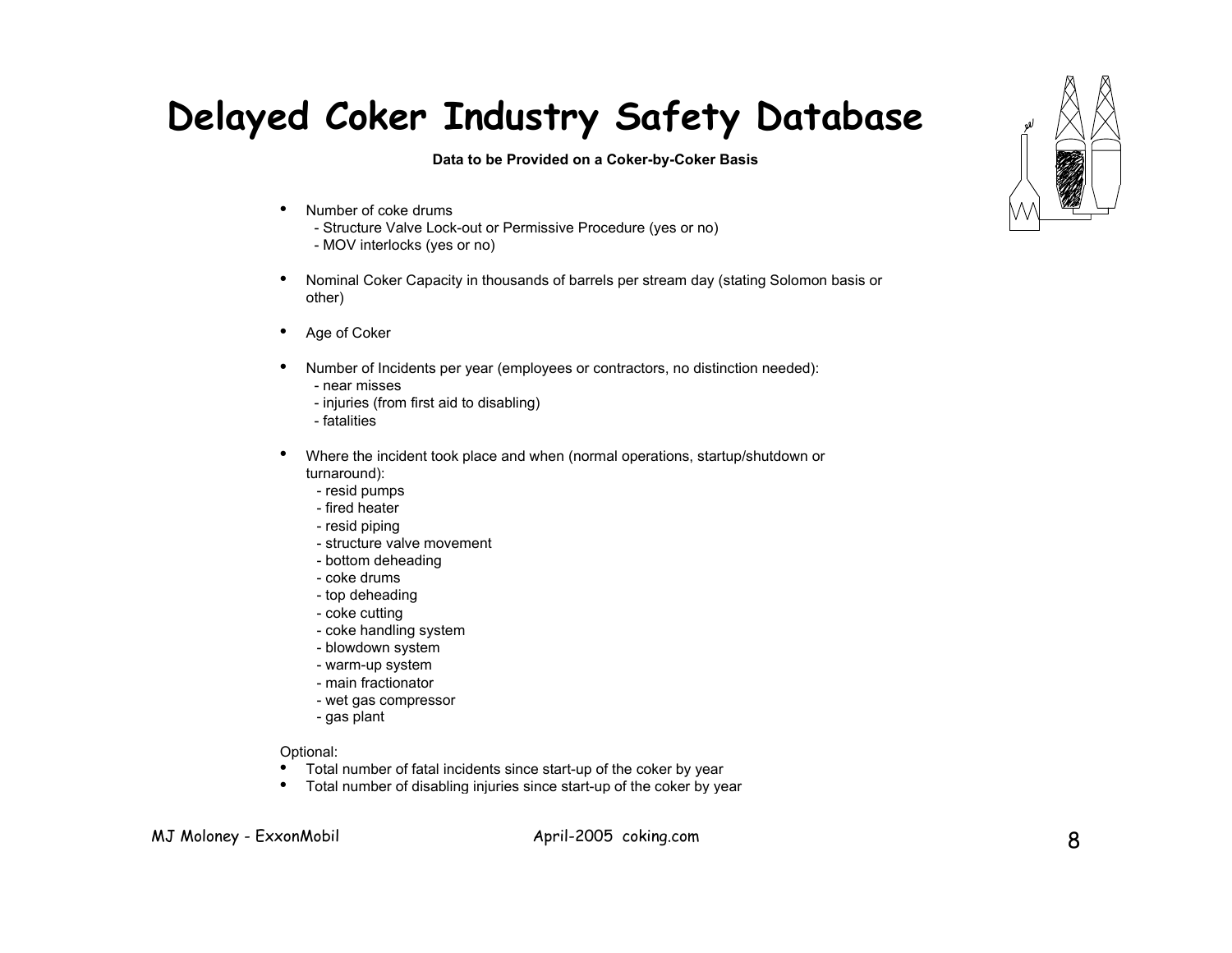**Proposed Pricing Arrangement for the Delayed Coker Safety Database**

• Pricing for coker owners is based on a per company and per coker basis:

First coker = \$195 Each additional coker for that company = \$95

Examples:

ExxonMobil has 8 delayed coker sites and five sites have 1 coker, two sites have 2 cokers, one site has three cokers. The cost would be calculated as follows, if data were provided coker-by-coker:

| $= $195 + (4 * $95)$ | $=$ \$575 |
|----------------------|-----------|
| $= 2 * $95$          | $=$ \$190 |
| $= 2 * $95$          | $=$ \$190 |
| $= 3 * $95$          | $=$ \$285 |
|                      | \$1240    |
|                      |           |

Should one site with multiple cokers decide to provide safety data for the entire coker complex and not differentiate which coker, the cost would be:

| Sum of six single coker sites | $=$ \$195 + (4 $*$ \$95) | $=$ \$575 |
|-------------------------------|--------------------------|-----------|
| First site with two cokers    | $= 2 * $95$              | $=$ \$190 |
| Second site with two cokers   | $= 1 * $95$              | $=$ \$95  |
| Site with three cokers        | $= 3 * $95$              | $=$ \$285 |
|                               |                          | \$1145    |

• Contractors wishing to purchase the data would pay \$495 for the data on an annual basis.

The contractor monies would be split 50/50 between the coker participants and coking.com. The coker participants would receive their money in the following year in the form of reduced costs.

MJ Moloney - ExxonMobil April-2005 coking.com

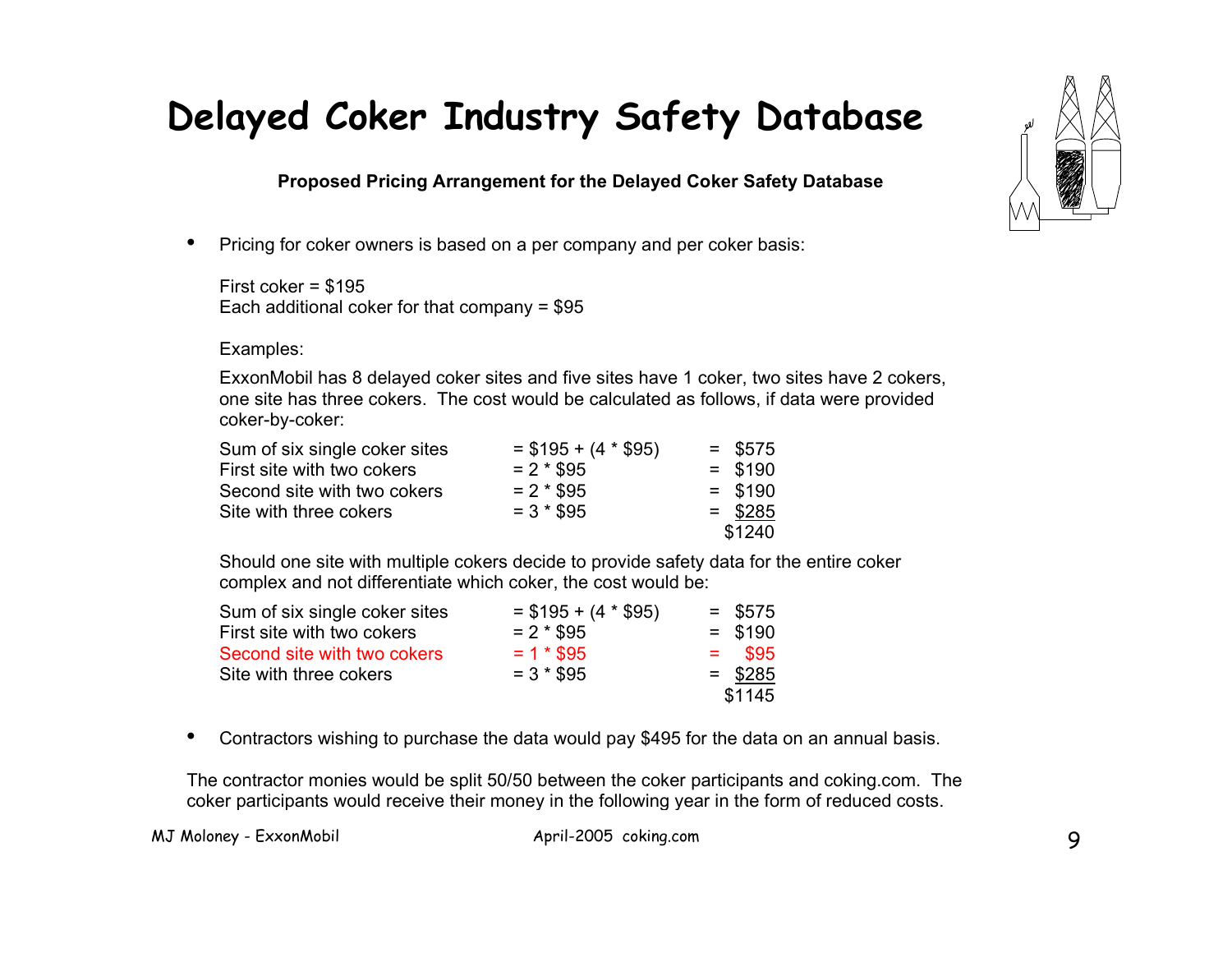#### **Contractor Function**

Contractor performs the following:

- -Enters the data in a spreadsheet
- -Posts the data & spreadsheet on a log-in protected web page
- -Destroys the raw company data
- -Maintains the web-page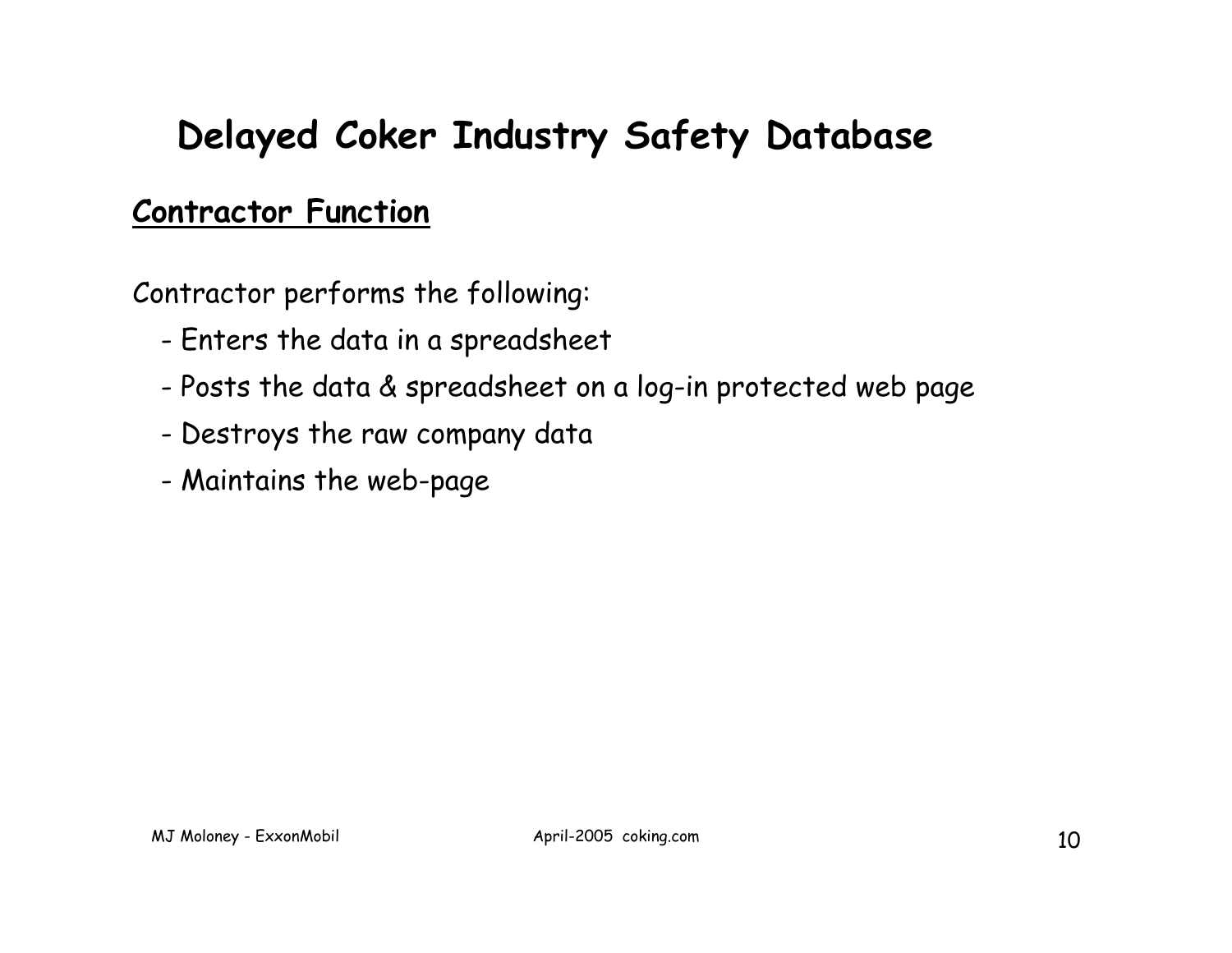# **Delayed Coker Industry Safety Database Coking.com Example**



On home page, left menu, there's a link to the Safety Statistics page, which will take you to the sample/demo page at http://www.coking.com/safety/se/se\_sample.asp.

Select Equipment Location in the coker:

Select number of coke drums:

| Location                   | <b>Drums</b> | <b>Capacity(Tons) Near Misses Injuries</b> |                |    | <b>Fatalities</b> |
|----------------------------|--------------|--------------------------------------------|----------------|----|-------------------|
| blowdown system            | 4            | 2000                                       |                |    |                   |
| blowdown system            | 2            | 1500                                       |                |    |                   |
| bottom deheading           | 2            | 1500                                       | 2              |    |                   |
| bottom deheading           | 8            | 10000                                      | 8              |    |                   |
| bottom deheading           | 4            | 3000                                       | 10             | 4  |                   |
| bottom deheading           | 4            | 2000                                       | 10             | 2  |                   |
| coke drums                 |              | 1500                                       | 2              |    |                   |
| coke handling              |              | 1500                                       |                |    |                   |
| fired heater               | 4            | 2000                                       | $\overline{2}$ |    |                   |
| main fractionator          |              | 3000                                       |                |    |                   |
| resid pumps                |              | 3000                                       |                |    |                   |
| resid pumps                |              | 3000                                       |                |    |                   |
| structure valve movement 4 |              | 3000                                       |                |    |                   |
| top deheading              |              | 2000                                       |                |    |                   |
| wet gas compressor         | 4            | 3000                                       |                |    |                   |
| totals                     |              |                                            | 43             | 13 |                   |

MJ Moloney - ExxonMobil **April-2005** coking.com **11**